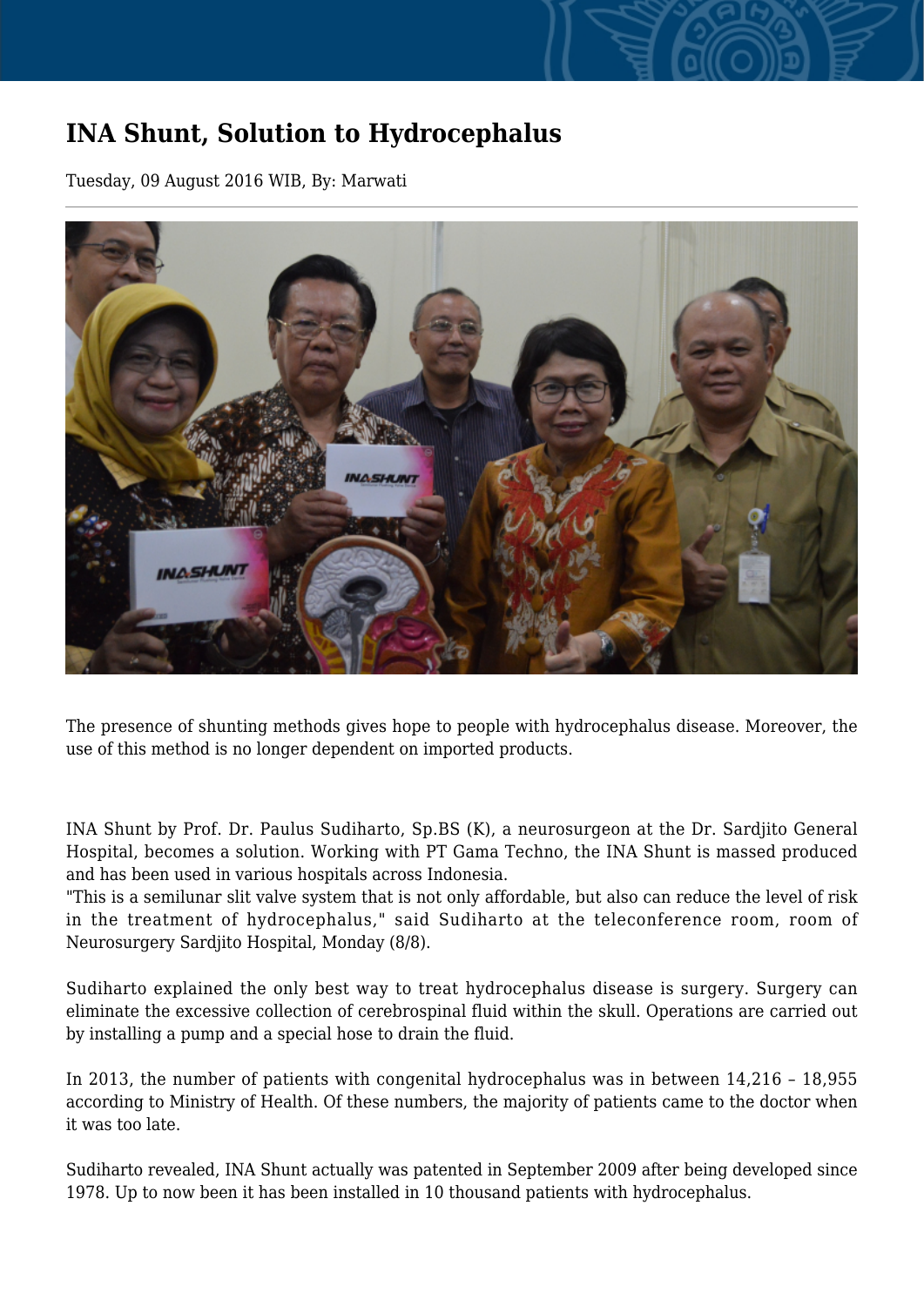"Varying ages with various causes such as birth defect, bleeding in the brain, infection, meningitis, tumor or head injury could lead to hydrocephalus. Many types of hydrocephalus are due to obstruction of cerebrospinal fluid in the ventricles (midbrain)," he said.

INA shunt is a tube which has a semilunar-shaped valves with anti-slip lump. Semilunar valve is mounted on the pump and the catheter serves as a channel for cerebrospinal fluid in patients.

"The advantage of this system is that it serves to prevent the liquid from going back into the cavity of the head and regulates the flow so it will not much affect the patient's activity. The anti-slip lump is meant to anticipate the danger of catheter to be sucked into the brain that can lead to death," said Sudiharto.

According to the man, INA Shunt is a secure system installed in infants from aged 10 days to adults with the condition of the patient in stable condition. Installation of pump system from the brain to the stomach can drain brain fluid volume by half.

"The tool is widely used in Medan, Bangka, Batam, and other cities, but the most widely used is in the Dr. Sardjito Hospital. And the price of INA Shunt is about 2 million, much cheaper than the products from abroad," said Sudiharto.

After reviewing some of hydrocephalus patients at the Dr. Sardjito hospital, Dra. Maura Linda Sitanggang, Ph.D, Director General of Pharmaceutical and Medical Devices in Ministry of Health, welcomed the presence of INA shunt for hydrocephalus patients. INA Shunt proved the innovation is based on the research collaboration between Dr. Sardjito Hospital, Gadjah Mada University and the medical devices industry.

"INA Shunt has already obtained distribution license from the Ministry of Health. Therefore, we strongly encourage all hospitals in Indonesia to use innovation product of medical devices such as this one," said Maura Linda.

She hoped this innovation will be followed by innovations in other medical devices for nearly 90 percent of medical equipment in Indonesia is still dependent on foreign countries.

"But with innovations from within the country, the health insurance program, there is a system for independent and accountable provision as electronic catalogs, all of those dependencies could be pushed away gradually," said Maura Linda.

Sang Kompiang Wirawan, ST, MT, Ph.D., Head of the Directorate of Business Development & Incubation Incubation of Universitas Gadjah Mada, said INA Shunt is evidence that research findings can be presented to society after going through several test phases. Therefore, the downstream process always expects the full support from the Director General for Strengthening Innovation in the Research, Technology and Higher Learning Ministry and the Department of Pharmaceutical and Medical Devices